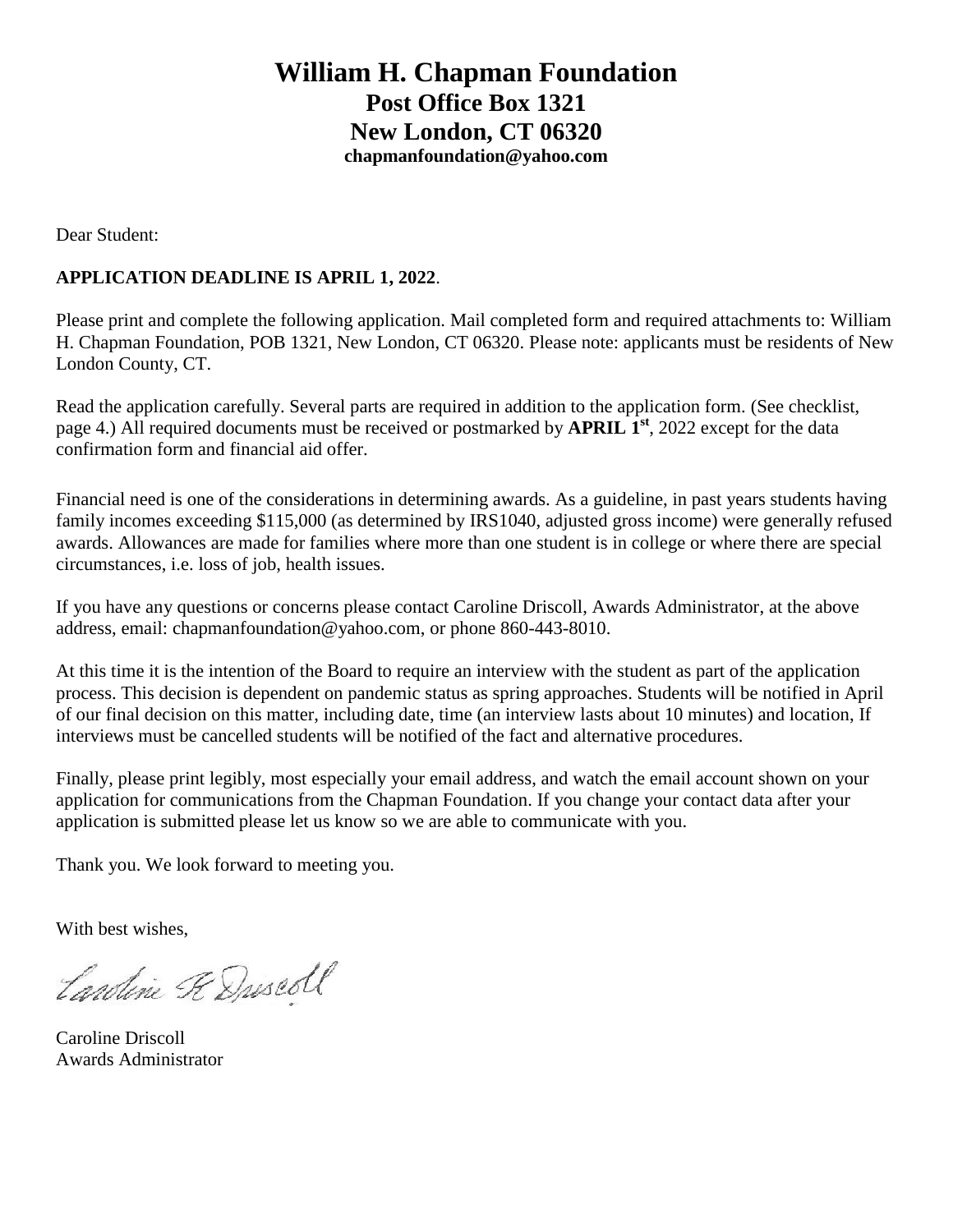# **William H. Chapman Foundation**

Post Office Box 1321 New London, CT 06320

### **Scholarship Application**

Deadline: April 1, 2022

| <b>Student Name:</b>                                                                                                                                                                             |        | Last 4 digits of<br>Social Security #_               |                   |  |
|--------------------------------------------------------------------------------------------------------------------------------------------------------------------------------------------------|--------|------------------------------------------------------|-------------------|--|
| <b>Home Address:</b>                                                                                                                                                                             |        |                                                      |                   |  |
| City:                                                                                                                                                                                            | State: | Zip code:                                            |                   |  |
| <b>Home Phone:</b>                                                                                                                                                                               |        | <b>Cell Phone:</b>                                   |                   |  |
| <b>Email:</b>                                                                                                                                                                                    |        | Date of Birth:                                       |                   |  |
| <b>Place of Birth (City, State):</b>                                                                                                                                                             |        | <b>Country of Citizenship:</b>                       |                   |  |
| <b>Town/City</b><br><b>High School Name(s)</b>                                                                                                                                                   |        | <b>Dates of Attendance</b>                           | <b>Grad. Year</b> |  |
| GPA:                                                                                                                                                                                             |        | <b>Rank in Class:</b> ______ out of _______ students |                   |  |
| Have you or are you attending college or other post secondary educational institution?<br>If yes, please indicate Name of School:<br><b>Anticipated Graduation Date:</b>                         |        |                                                      |                   |  |
| Extracurricular Activities (include the years you participated); (School, Extracurricular Activities, Class<br>Offices, Band, Sports, Clubs, etc.); You may attach an Activity Sheet/Resume too. |        |                                                      |                   |  |
| <b>Employment</b> (with dates):                                                                                                                                                                  |        |                                                      |                   |  |

**REQUIRED: STUDENT must request an official high school and college (if appropriate) transcript to be sent to the Chapman Foundation at the address above.**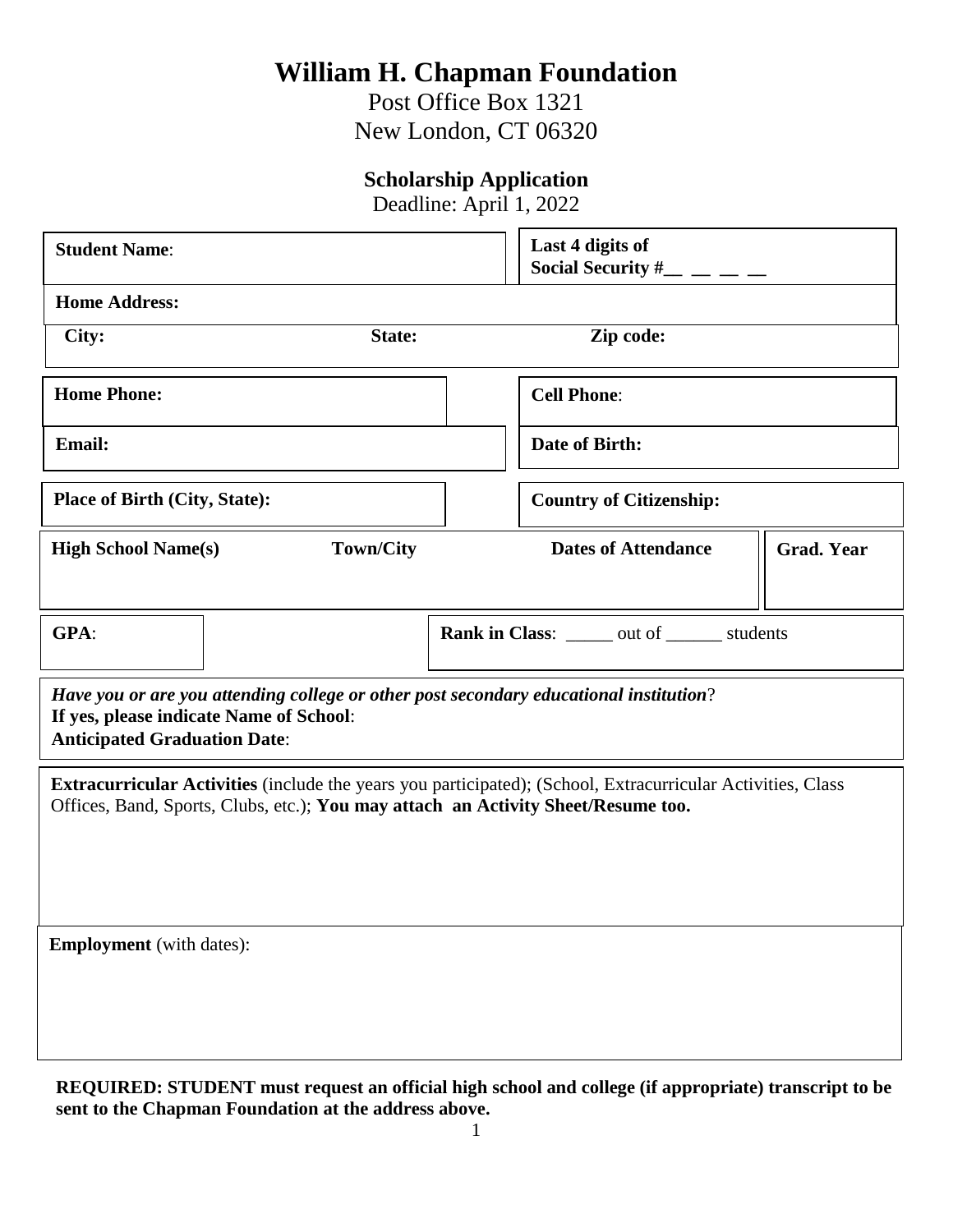# **The William H. Chapman Foundation Post Office Box 1321 New London, CT 06320 Scholarship Application: Deadline: APRIL 1, 2022**

| Cost of 1 <sup>st</sup> Choice College: |    |  |
|-----------------------------------------|----|--|
| Tuition & Fees:                         | S  |  |
| Room & Board:                           |    |  |
| Books & Supplies:                       | \$ |  |
| Travel:                                 |    |  |
| Personal Expenses:                      |    |  |
| Other (Specify)                         |    |  |
| <b>Total Cost:</b>                      |    |  |

**Required**: A copy of BOTH the Student's and Parents' 2020 IRS Income Tax Return must accompany this application. If IRS returns are not filed please explain and include a copy of current student FAFSA with your application.

| <b>Where did you apply?</b> (list in order of preference) |                     |                              |                                              |                       |
|-----------------------------------------------------------|---------------------|------------------------------|----------------------------------------------|-----------------------|
|                                                           |                     |                              | <b>Expected</b><br><b>Date of Graduation</b> | <b>Intended Major</b> |
| $1st$ Choice                                              | <b>College Name</b> | Accepted?<br>Yes No          |                                              |                       |
| $2nd$ Choice                                              |                     | Yes<br>N <sub>o</sub>        |                                              |                       |
| $3rd$ Choice                                              |                     | <b>Yes</b><br>N <sub>0</sub> |                                              |                       |
|                                                           |                     |                              |                                              |                       |

| • Did you apply for Financial Aid? Yes |           | No.                                                                                                   |
|----------------------------------------|-----------|-------------------------------------------------------------------------------------------------------|
| Part time                              | Full time | • How many family members in your household will be attending college next year (including yourself)? |

**All financial information received by the William H. Chapman Foundation will be kept confidential.**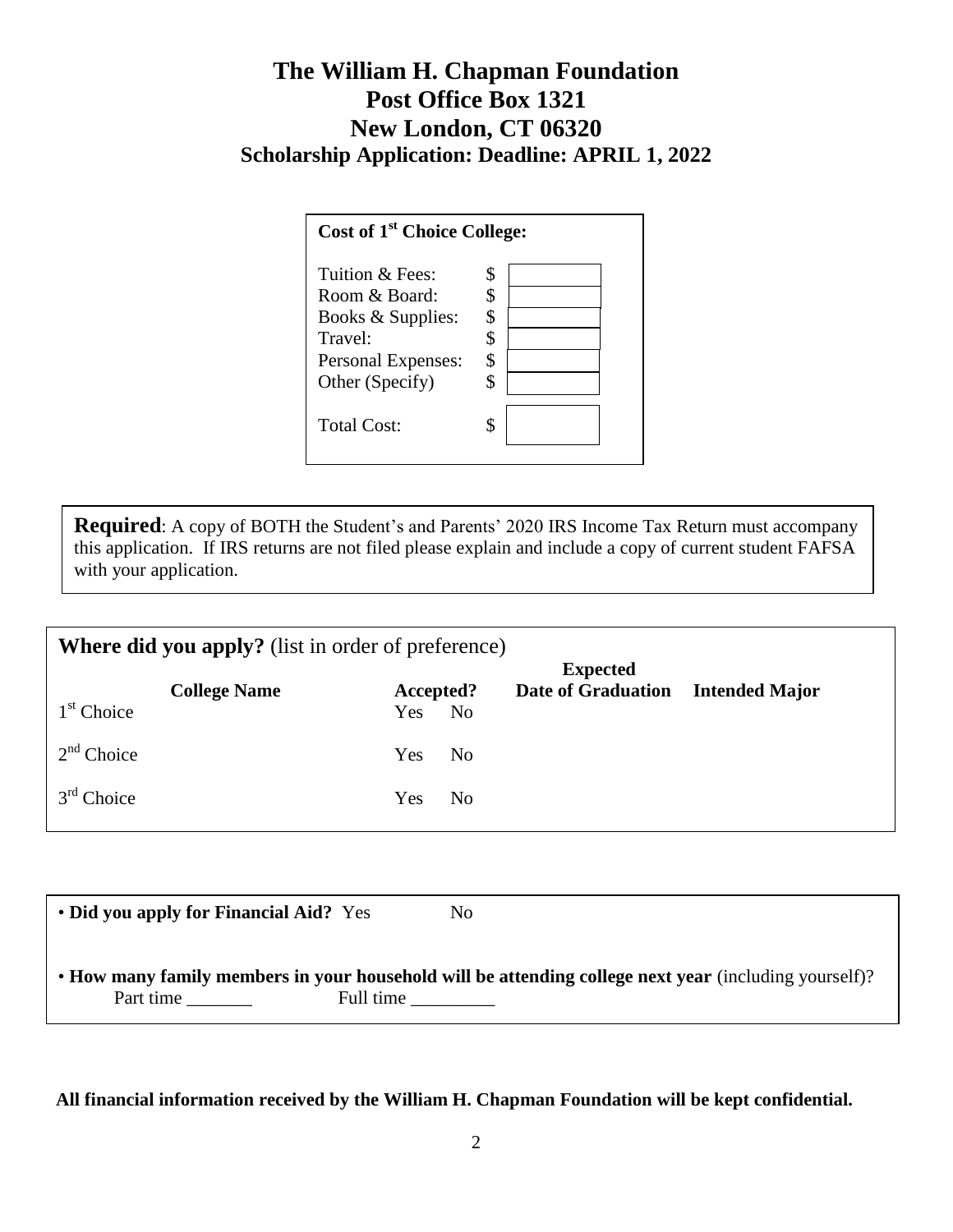# **The William H. Chapman Foundation**

# **P.O. Box 1321 New London, CT 06320**

**INTERVIEW:** Applicants will be notified by email of interview appointment date, time and location by email.

In the event the pandemic requires cancellation of interviews applicants will be notified and alternative procedures identified.

#### **REFERENCES**:

The applicant is responsible for including 3 letters of reference with this application. At least one reference should NOT be school related. If letters are sent separately, please have them mailed to the above address. Please list the names of your three references below:

\_\_\_\_\_\_\_\_\_\_\_\_\_\_\_\_\_\_\_\_\_\_\_\_\_\_\_\_\_\_\_\_\_\_\_\_\_\_\_\_\_\_\_\_\_\_\_\_\_\_\_\_\_\_\_\_\_\_\_\_\_\_\_\_\_\_\_\_\_\_\_\_\_\_\_\_\_\_\_

\_\_\_\_\_\_\_\_\_\_\_\_\_\_\_\_\_\_\_\_\_\_\_\_\_\_\_\_\_\_\_\_\_\_\_\_\_\_\_\_\_\_\_\_\_\_\_\_\_\_\_\_\_\_\_\_\_\_\_\_\_\_\_\_\_\_\_\_\_\_\_\_\_\_\_\_\_\_\_

\_\_\_\_\_\_\_\_\_\_\_\_\_\_\_\_\_\_\_\_\_\_\_\_\_\_\_\_\_\_\_\_\_\_\_\_\_\_\_\_\_\_\_\_\_\_\_\_\_\_\_\_\_\_\_\_\_\_\_\_\_\_\_\_\_\_\_\_\_\_\_\_\_\_\_\_\_\_\_

#### **ADDITIONAL INFORMATION:**

• Please feel free to attach an additional page to explain any special circumstances that you think will be helpful for the Scholarship Committee to know. Applicants may also include an essay (topic of your choice) and/or resume.

### **Applicant & Parent: I certify that all information provided on this application is accurate.**

 $\overline{\phantom{a}}$  , and the contribution of the contribution of the contribution of the contribution of  $\overline{\phantom{a}}$  , and  $\overline{\phantom{a}}$ Applicant Signature Date Date

 $\overline{a_1}$  ,  $\overline{a_2}$  ,  $\overline{a_3}$  ,  $\overline{a_4}$  ,  $\overline{a_5}$  ,  $\overline{a_6}$  ,  $\overline{a_7}$  ,  $\overline{a_8}$  ,  $\overline{a_9}$  ,  $\overline{a_9}$  ,  $\overline{a_9}$  ,  $\overline{a_9}$  ,  $\overline{a_9}$  ,  $\overline{a_9}$  ,  $\overline{a_9}$  ,  $\overline{a_9}$  ,  $\overline{a_9}$  , Parent Signature Date Date

If you are a direct descendant of a Chapman Tech Alumnus please let us know.

\_\_\_\_\_\_\_\_\_\_\_\_\_\_\_\_\_\_\_\_\_\_\_ \_\_\_\_\_\_\_\_\_\_\_\_\_\_\_\_\_\_\_\_\_\_ \_\_\_\_\_\_\_\_\_\_\_\_\_

Name of relative Tech Relationship Name of relative Relationship Nears attended Tech

How did you hear about the William H. Chapman Foundation Scholarship?

> Application Deadline: APRIL 1, 2022